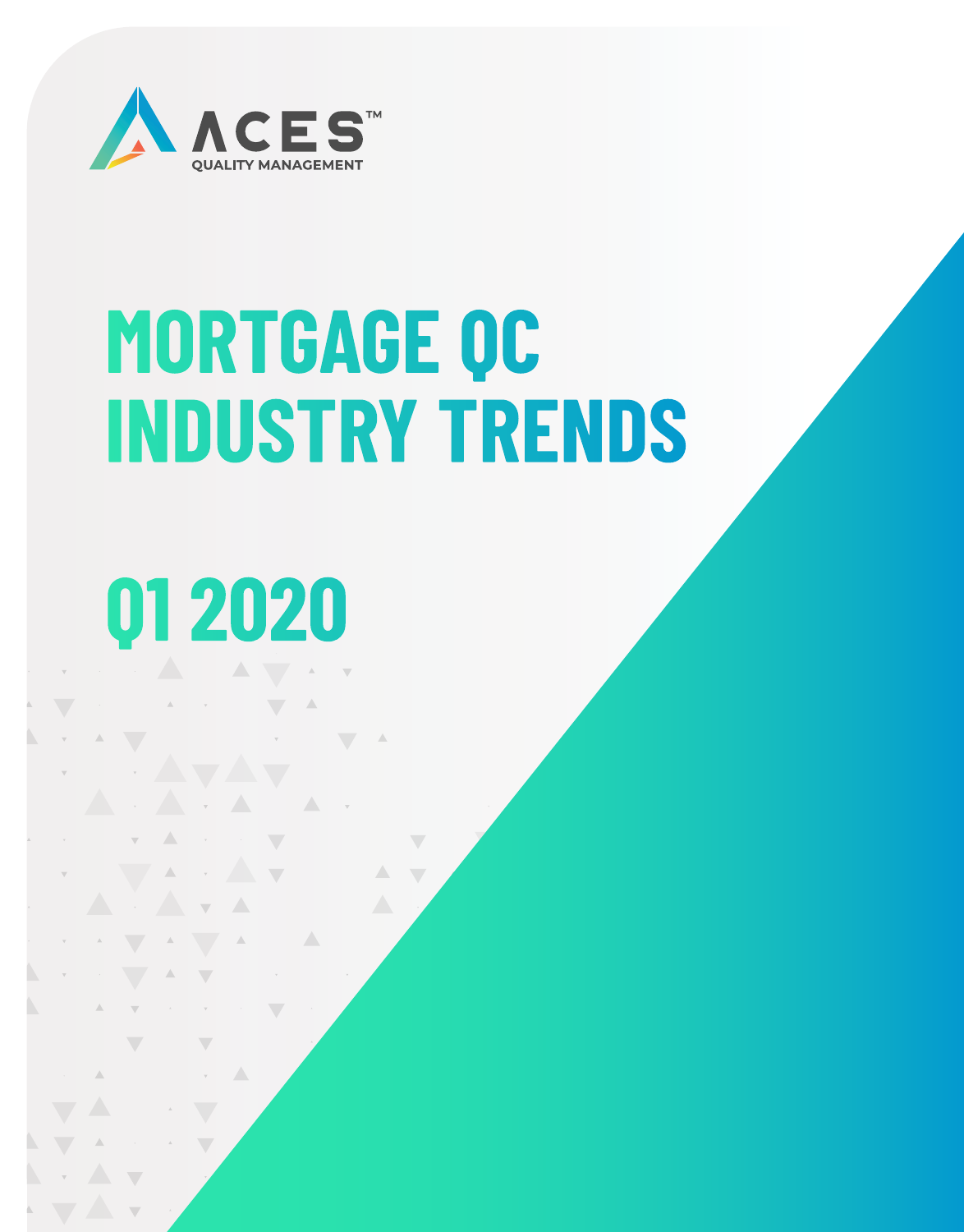"The combination of falling interest rates, employment numbers not yet impacted by COVID-19, and steady property appreciation all contributed to the continued decrease in the overall critical defect"

#### Nick Volpe

Executive Vice President of ACES Quality Management

ACES' Mortgage QC Industry Trends Report represents an analysis of nationwide quality control findings based on data derived from the ACES Analytics benchmarking software.

**Executive Summary QC Industry Trends - Overview QC Industry Trends - by Category QC Industry Trends - by Loan Purpose QC Industry Trends - by Loan Type Early Payment Defaults Conclusion About this Report**



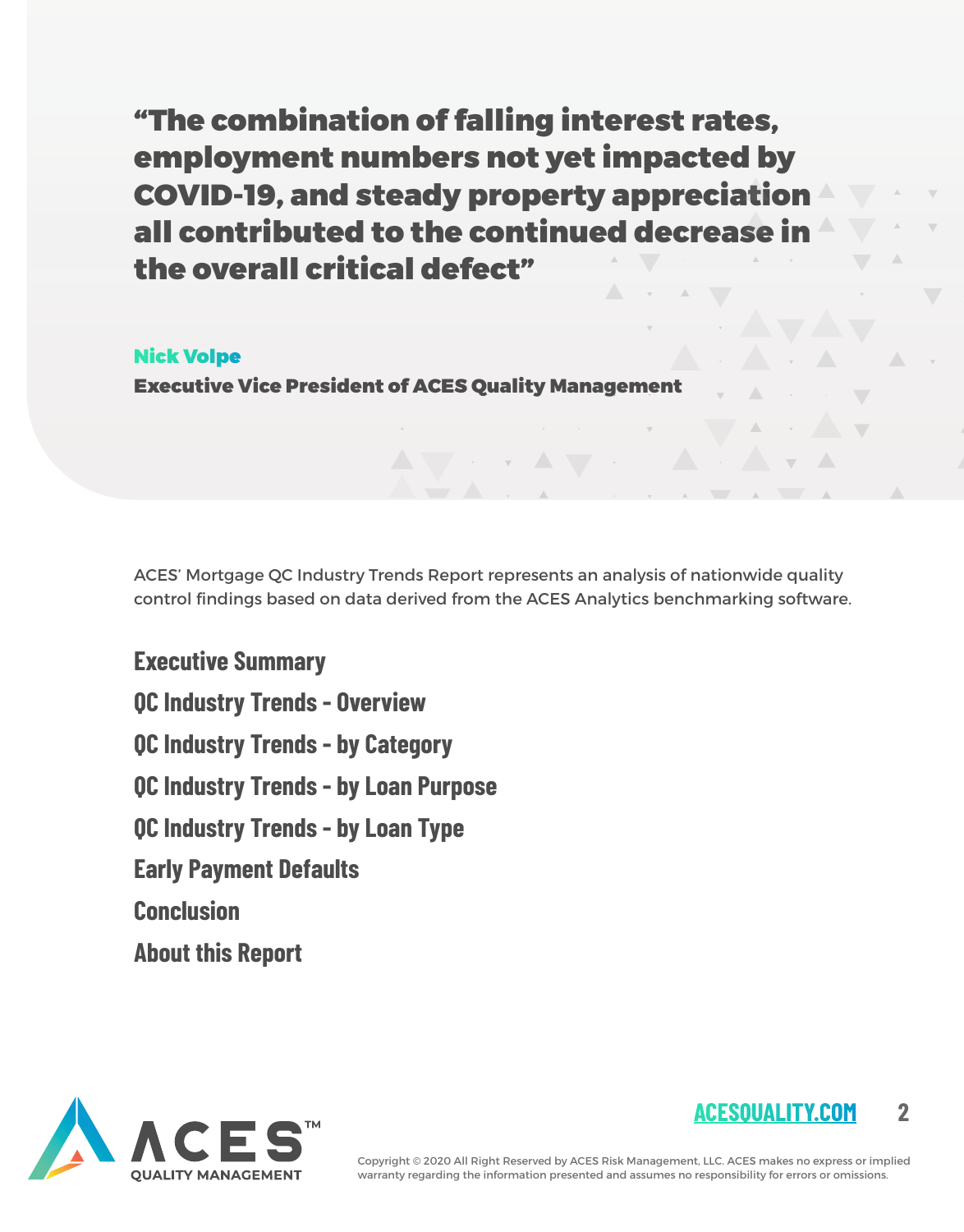## **EXECUTIVE SUMMARY**

This report represents an analysis of post-closing quality control data derived from loan files analyzed by the ACES Quality Management and Control™ benchmarking system during the first quarter of 2020 (Q1 2020) and incorporates data from prior quarters and/ or calendar years where applicable.

Findings for the Q1 2020 Trends Report were based on post-closing quality control data from over 90,000 unique loans. All reviews and defect data that were evaluated for this report were based on loan audits selected by lenders for full file reviews.

Defects are categorized using the Fannie Mae loan defect taxonomy. Data analysis for any given quarter does not begin until 90 days after the end of the quarter to allow lenders to complete the post-closing quality control cycle, resulting in a delay between the end of the quarter and publication of the data.

NOTE: A critical defect is defined as a defect that would result in the loan being uninsurable or ineligible for sale. The critical defect rate reflects the percentage of loans reviewed for which at least one critical defect was identified during the post-closing quality control review, and all reported defects are net defects.

## **SUMMARY OF FINDINGS**

Q1 2020 continued the downward trend in the overall critical defect rate as observed throughout 2019. The mortgage market was stable and robust for the majority of Q1 2020, with lenders continuing to take advantage of a strong refinance market driven by falling interest rates and equally strong property appreciation. The last couple of weeks of the quarter, however, encompassed the beginning of almost nationwide lockdowns and unprecedented disruption in most Americans' lives. Whether or not Q1 2020 is metaphorically the "calm before the storm" is something that ACES will be monitoring closely in future reports.

#### **REPORT HIGHLIGHTS INCLUDE THE FOLLOWING FINDINGS:**

- The overall critical defect rate of 1.56% matched the lowest rate in three years.
- Defects attributed to the credit and income categories rebounded after climbing higher in Q4 2019.



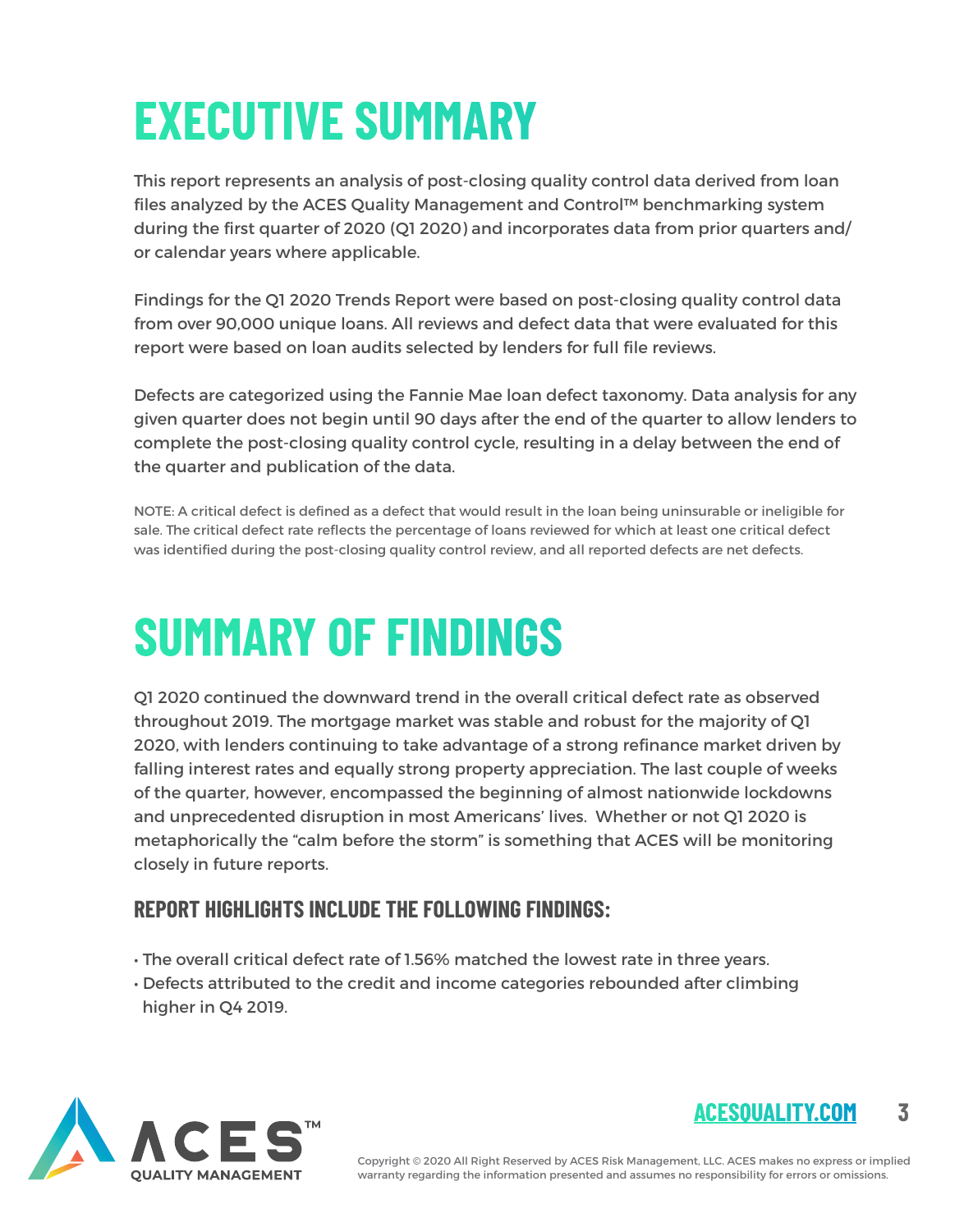- Increases in the share of refinances (5%) and conventional loans (2%) contributed to the improvement in the overall defect rate.
- Early Payment Defaults are on the rise.

### **QC INDUSTRY TRENDS – OVERVIEW**

The overall critical defect rate fell to 1.56% in Q1 2020, matching Q3 2019 and representing a multi-year low. The previous low was 1.53% in Q4 2016. The current quarter's rate is 9.8% lower than the prior quarter's rate of 1.73%.

With the strong start to 2020, the market is taking advantage of the combination of falling interest rates, employment numbers not yet impacted by COVID-19, and steady property appreciation. All of these factors contributed to increases in the share of both refinances and conventional loans, which historically have lower manufacturing defects. For reference<sup>1</sup>, mortgage interest rates hit an all-time low of 3.29% on March 5, though this would be the first of many record lows to come in Q2 driven by the pandemic and government programs designed to stimulate the economy. The Q1 2020 average mortgage rate was 3.5%, almost a full percentage point lower than the same quarter in 2019 (4.4%). As a result, refinances had 55-60% share compared to purchase transactions, continuing the steady climb from the back half of 2019 and representing an 87% increase over Q1 2019.

Borrowers also saw an opportunity to draw cash from properties via cash-out refinances. Freddie Mac's refinance datasets show that 42% of all refinances had loan amounts 5% or greater than the balance being refinanced. The same data also followed the downward trend in the median age of refinanced loans (2.4 years in Q1 2020 v. 6.2 years in Q1 2019). In total, \$26.6 billion in equity was cashed out, the second-highest amount going back to 20082.

<sup>1</sup> http://www.freddiemac.com/research/insight/20200706\_refi\_trends\_first\_quarter\_2020.page

<sup>2</sup> http://www.freddiemac.com/research/datasets/refinance-stats/index.page



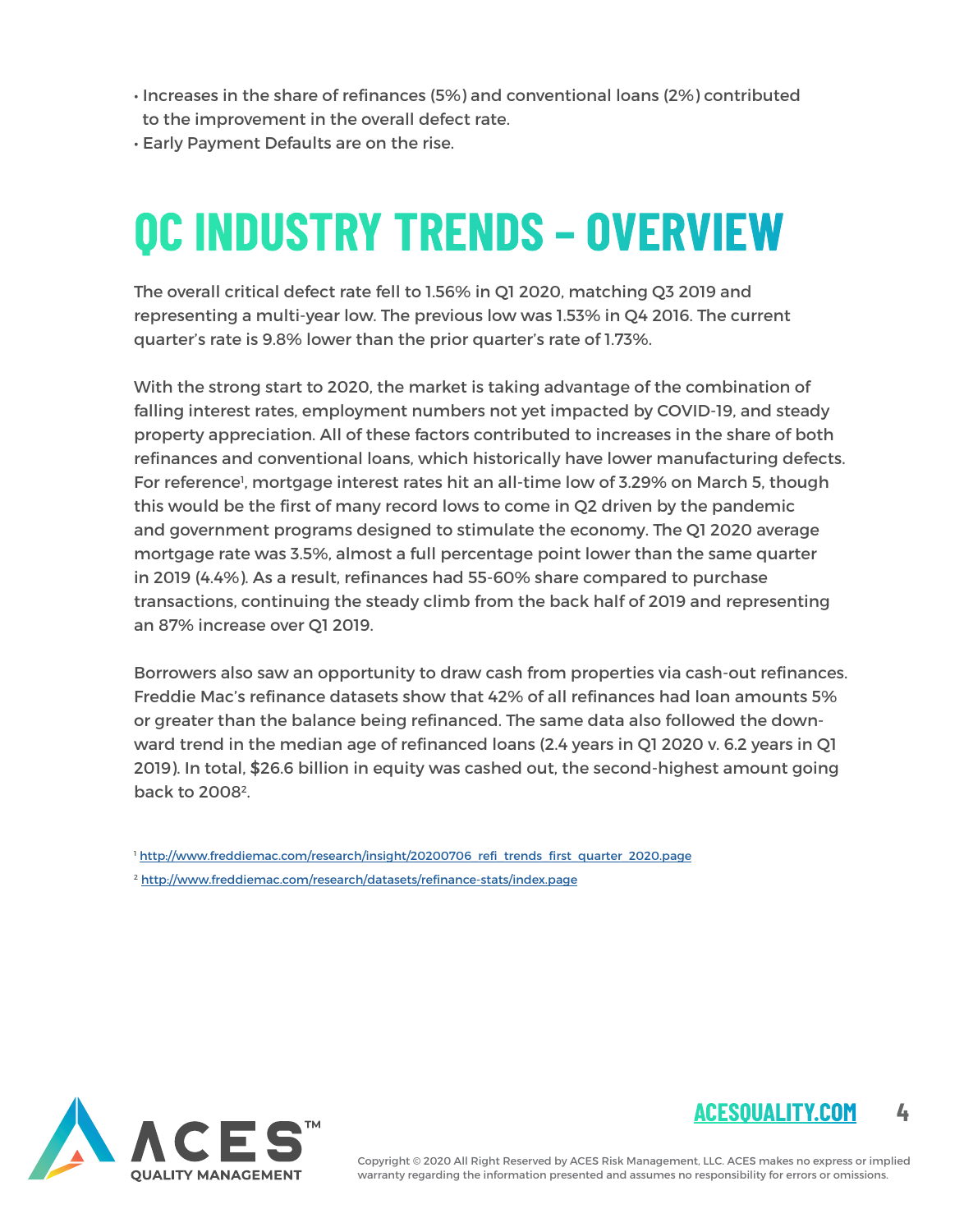

**Critical Defect Rate by Quarter: Q2 2019 – Q1 2020**

Figure 1 displays critical defect rates by quarter Q2 2019 vs. Q1 2020.

### **QC INDUSTRY TRENDS BY DEFECT CATEGORY**

In tracking critical defects rates by defect category, some things never change – but they do sometimes improve. Similar to recent quarters, the Credit and Income/Employment categories were the leading causes of critical defects in Q1 2020. While these were the leading causes of critical defects, the defects in both categories fell in Q1 2020, and from an impact perspective, both fell by a larger percentage than the overall critical defect rate. Income/employment defects comprised 18.35% of all defects, down from 27.22% (a 32% decline). Credit defects ended the quarter at 17.43%, an improvement of 22% from the prior quarter. Improvements in both categories are significant, particularly when considering that loans originated in the last two-to-three weeks of the quarter had potential exposure to COVID-19 economic impacts.



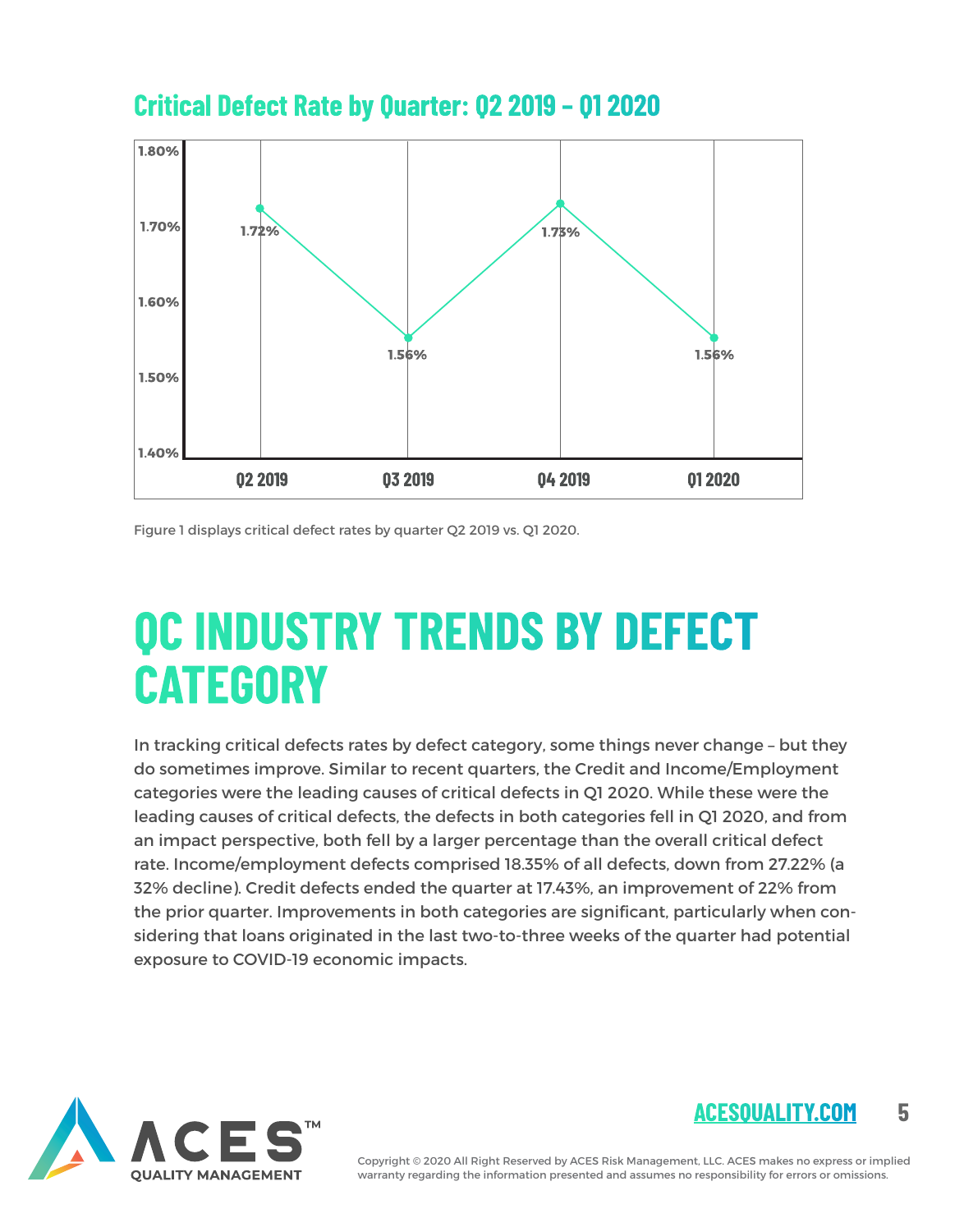For the remaining 'big four' categories, the news was not as positive. Defects attributed to the Assets category ended Q1 2020 at 10.09%, up from 5.92% in the prior quarter. The Liabilities category also rose and finished the quarter at 7.34%, more than double Q4 2019's rate of 2.96%.

How the critical defects are dispersed throughout the categories will be key to considering the impact of COVID-19 in future quarters. There is no question that certain aspects of mortgage loan manufacturing became more difficult, whether it be the difficulties of obtaining appraisals during a nationwide lockdown or requirements for repeated verification of employment and income during a period of unprecedented changes to the job market. All of this must be considered against the backdrop of exploding volumes, extended underwriting times and the mid-quarter shift to a remote work environment for most, if not all, industry underwriters and processors.



### **Critical Defects by Fannie Mae Category: Q1 2020**

Figure 2 displays the dispersion of critical defects across Fannie Mae categories.



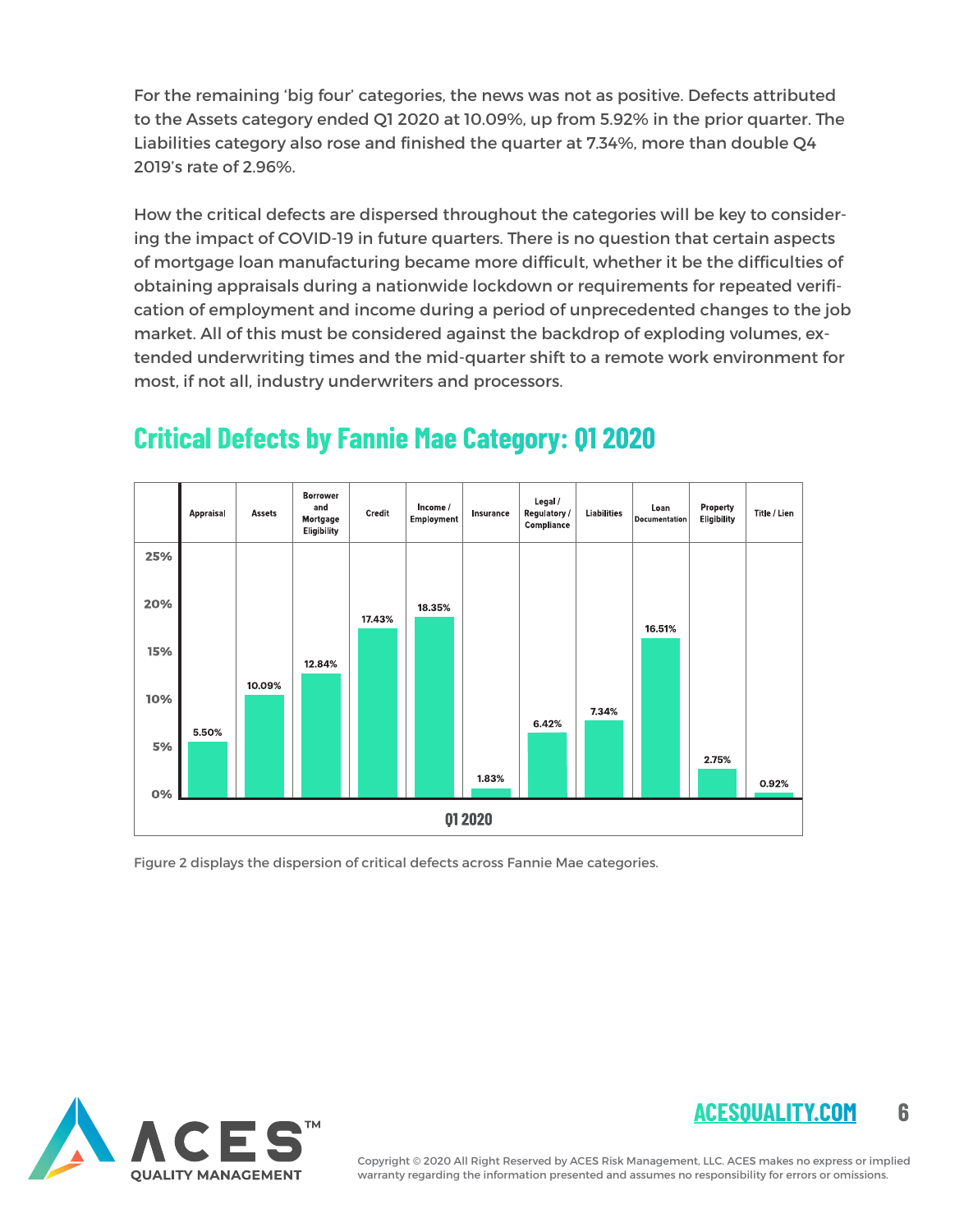

### **Critical Defects by Fannie Mae Category: Q4 2019 vs. Q1 2020**

Figure 3 displays the critical defect rate by Fannie Mae category comparing Q1 2020 to Q4 2019.

### **Fannie Mae Sub-Categories: Q1 2020**



Figure 4 displays the individual Fannie Mae Sub-Category for three of the important Categories.



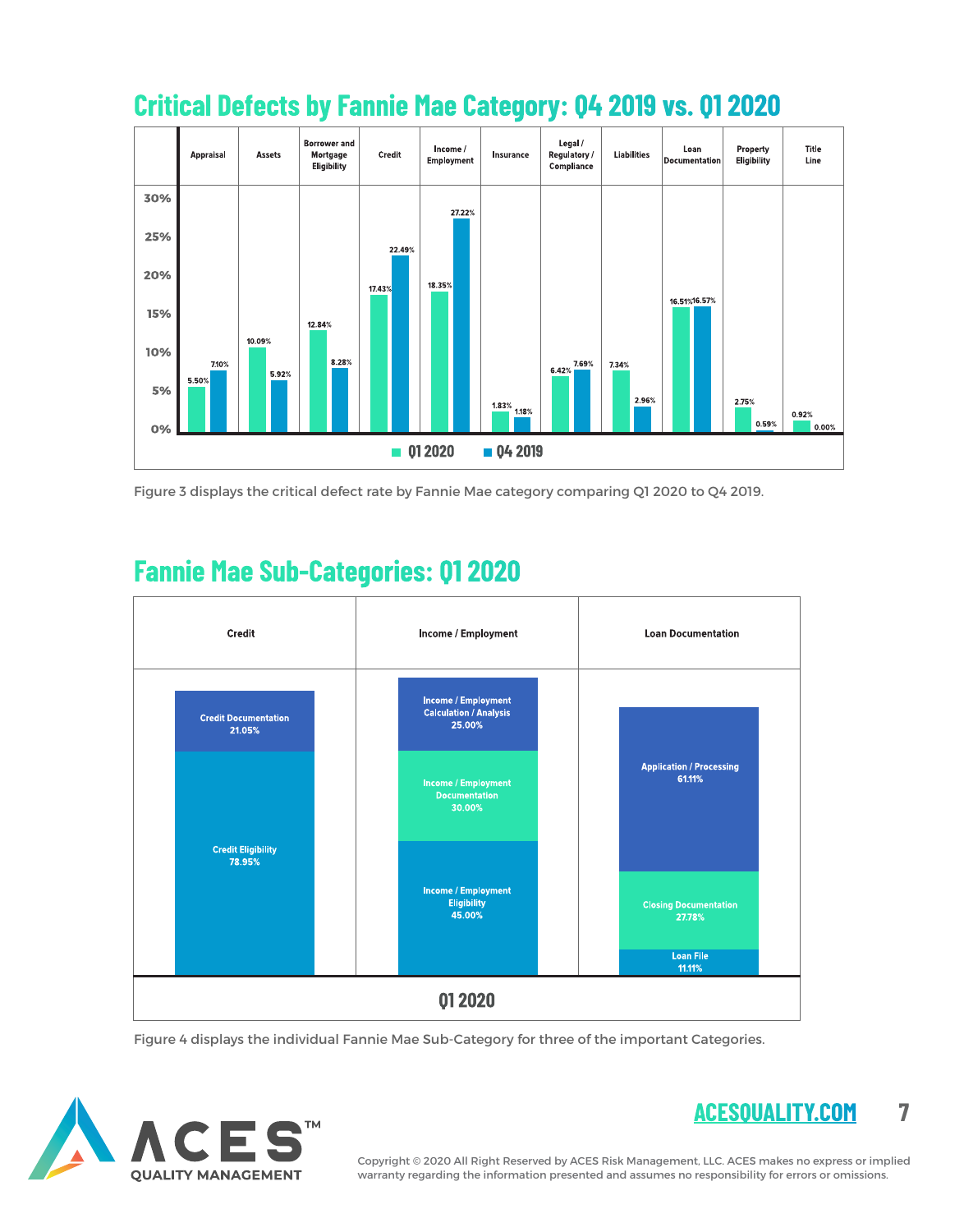## **QC INDUSTRY TRENDS BY LOAN PURPOSE**

The share of refinance and purchase transactions is important to analyze when looking at overall critical defect rates. In Q1 2020, refinances comprised 55-60% of the overall mortgage market. However, refinances made up 51% of the loans uploaded into the ACES Quality Management and Control software by lenders for its Q1 2020 analysis. This is up 45% from CY 2019's share of 35.39% and is most certainly a driver of the steady performance in the overall critical defect rate.

The percentage of critical defects allocated to refinances and purchases was equal. Refinance share was 51.4%, and the percentage of defects attributed to refinances is 51.5%. Purchase share was 48.6%, and defects on those transactions made up 48.5% of all defects. Equal share and defect percentages indicate operational stability and efficiency inside lending organizations even as volumes climb, while the spread between market share and defect rate can be a leading indicator of larger quality or capacity issues. For example, at the beginning of the current refinance 'boom' (Q4 2019), refinances actually underperformed, comprising 44.6% of all loans analyzed but accounting for 49.3% of all defects in that quarter. The reversion back to normal in this current quarter should be viewed as a positive in light of the continued increase in lending volumes expected throughout 2020.



Figure 5 displays the share of transactions by loan purpose compared to the share of critical defects by loan purpose for Q1 2020.



#### **ACESQUALITY.COM 8**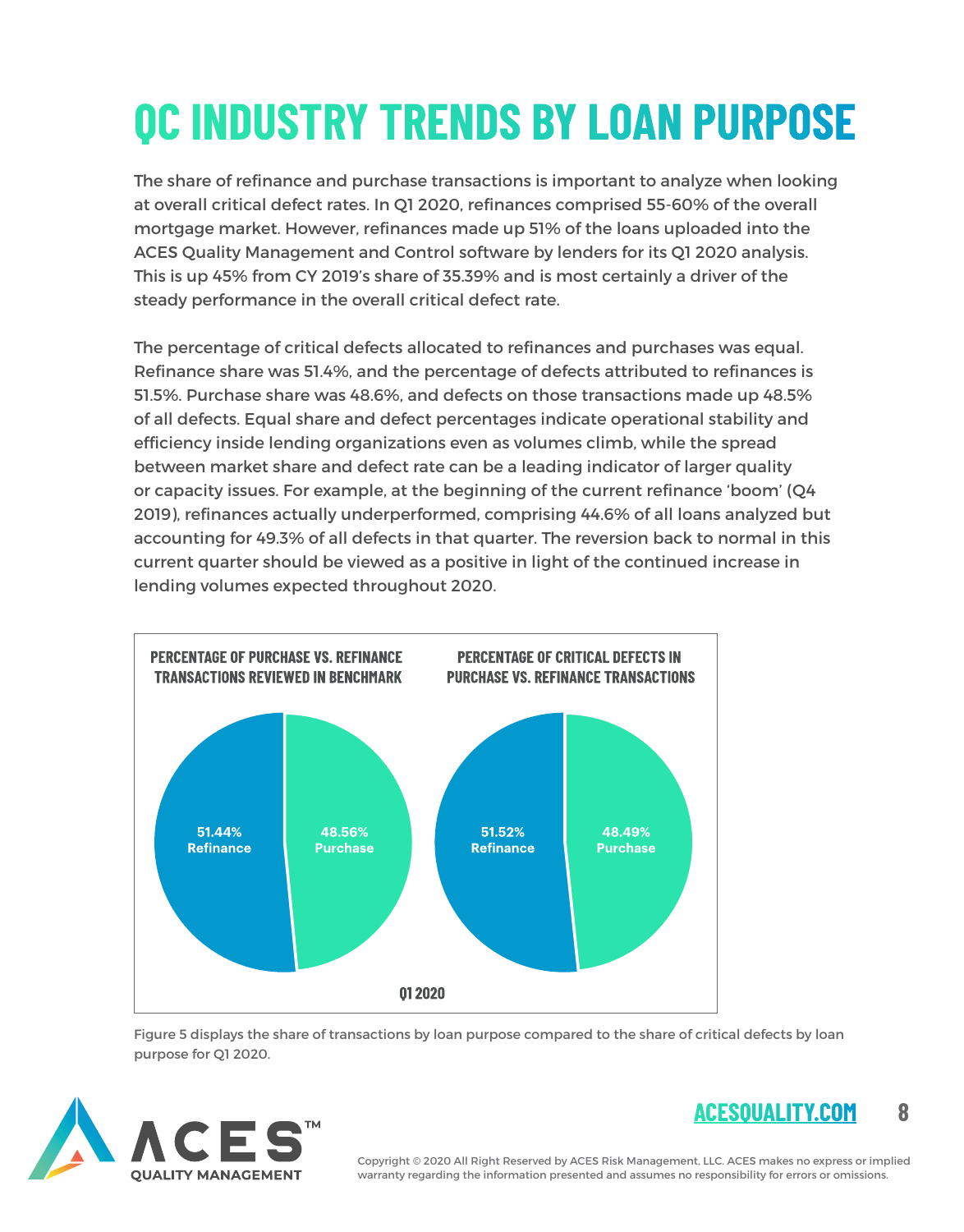# **QC INDUSTRY TRENDS BY LOAN TYPE**

In a declining interest rate environment, conventional loans typically gain market share. That trend was evident in the Q1 2020 loan type metrics. Conventional share was 64.61%, up from 62.51% in Q4 2019. FHA share was relatively flat at 25.66% this quarter compared to 26.11% in the prior quarter. The VA-loan share fell from 8.54% last quarter to 7.22% this quarter, and USDA share was flat.

It is important to look at loan type share and the corresponding share of critical defects. FHA will generally underperform (meaning percent of defects are higher than share) and vice versa with conventional loans. In a testament to the power of refinances on critical defect performance, FHA actually had defect parity, meaning the percentage of critical defects was roughly equal to the FHA share. In a refinance market, a majority of FHA loans are FHA Streamline Refinances (as are other government loan products), which have very limited underwriting and qualification requirements and, therefore, present fewer opportunities for manufacturing errors to be made. Refinance-driven government loan performance combined with an uptick in conventional share contributed positively to the improvement in overall critical defect rates in Q1 2020.



Figure 6 displays the loans reviewed and critical defects by loan type for Q1 2020



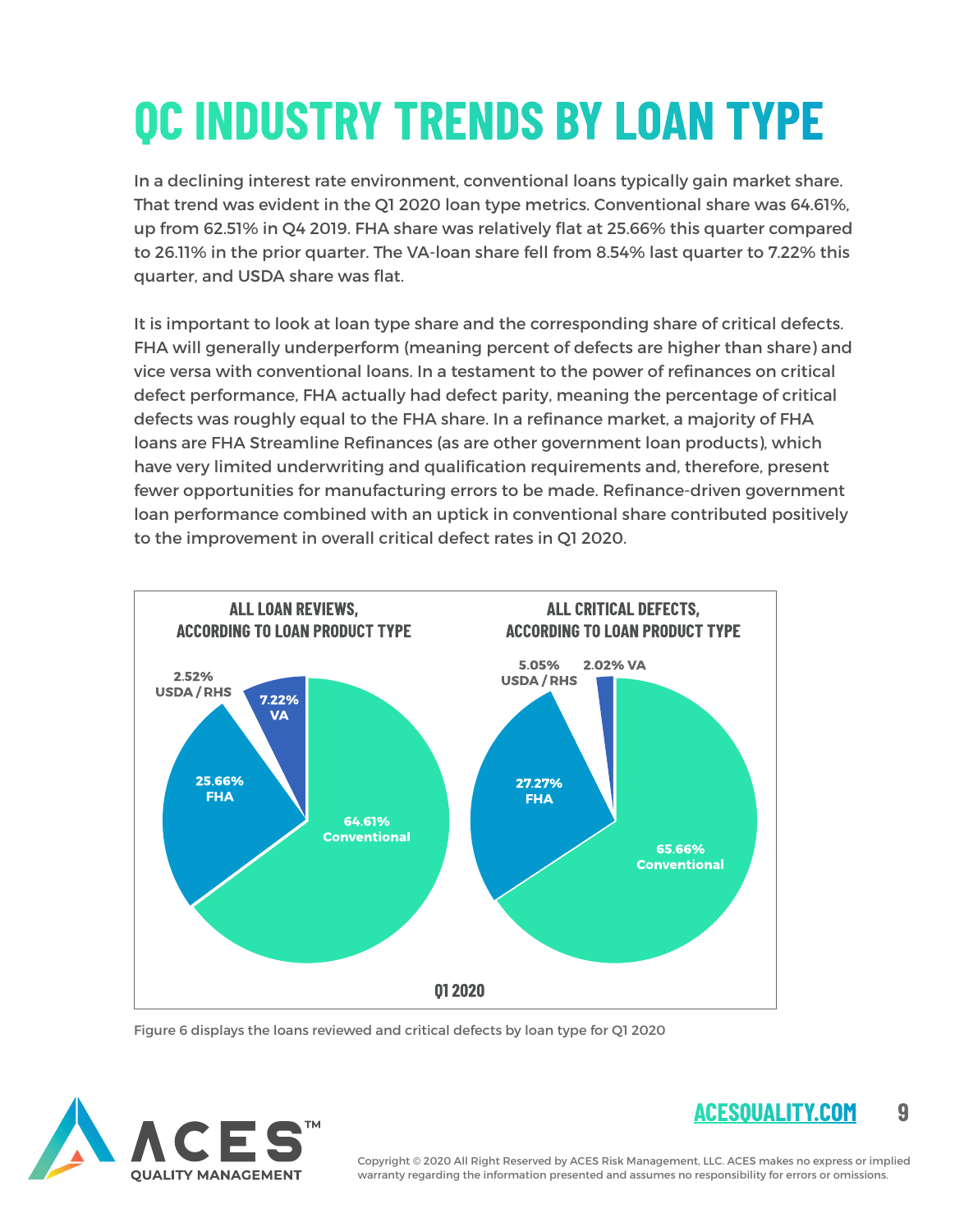# **EARLY PAYMENT DEFAULTS**

The data necessary to report on Early Payment Default ("EPD") trends continues to come in, and ACES Quality Management is conducting its analysis of this data in as close to real time as possible. Lenders face heightened risk on EPD loans ranging from the ability to deliver loans that become EPDs almost immediately after closing, up to and including significant and ongoing repurchase exposure. EPDs also place additional cost and operational burden on lenders.

In February of this year, the unemployment rate (according to official Bureau of Labor statistics) was 3.8%, which translates into 6.2 million people listed as unemployed. Unemployment numbers peaked in April at 23.1 million people (14.7%) before starting to decline in May. The latest monthly statistic available is for July, and the unemployment rate stands at 10.2%, which corresponds to 16.3 million people unemployed.

Dramatic increases in the number of unemployed would likely have a negative impact on EPDs under any circumstances. In the context of the current pandemic cycle, the impact is exacerbated by how rapidly the unemployment rate rose and the unintended consequences of the housing-focused portions of the CARES Act, including mortgage payment relief in the form of "no questions asked" forbearance plans.

And as expected, EPDs are on the rise. In the most recent months (June and July), the number of EPDs reviewed by lenders through the ACES Quality Management and Control Software is 75% higher than the average monthly rate of EPD reviews for 2019. Because an EPD review is triggered only when borrowers fall three or more payments behind, the data shows that the industry is still in the early stages of the problem, and there is a high likelihood that the number of EPDs will continue to increase. What is more difficult to predict is causation – the mix of EPDs caused by CARES Act forbearance plans versus those caused by unemployment, macroeconomic conditions or underwriting mistakes.



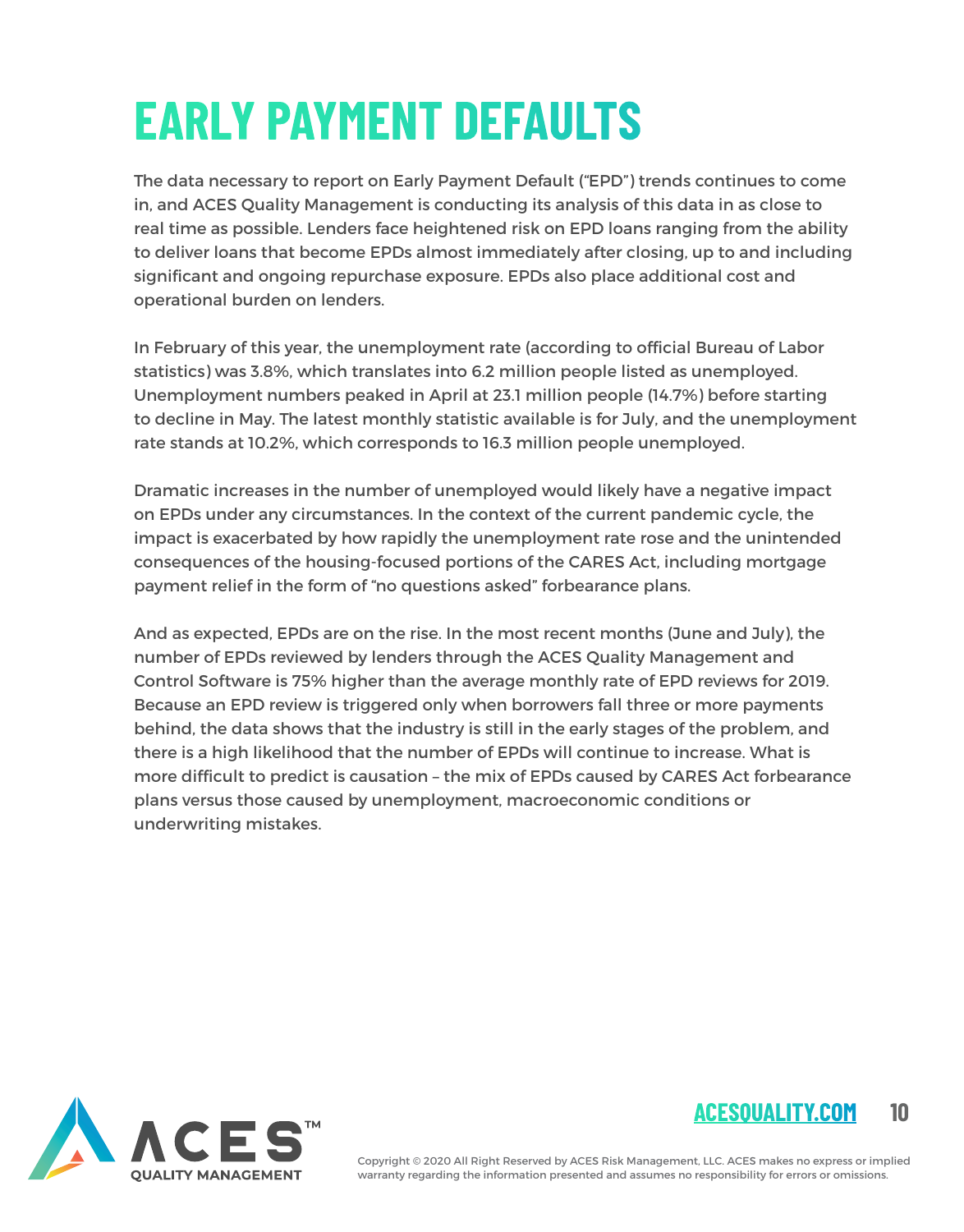### **EPD % Increase**



Figure 7 displays the EPD % increase over Q1 and the following quarters.

### **CONCLUSION**

This report represents the last set of mortgage performance data prior to the arrival of the global pandemic-causing COVID-19 virus. As such, the first quarter of 2020 seems a little like a "last stand" in terms of loan performance, with the road ahead appearing bumpier. As noted throughout this report, there are a number of areas to pay special attention to, as these may be leading indicators of what lies ahead for origination performance.

As it has been since late March, COVID-19 will continue to be an issue of grave and immediate concern, and mortgage performance is not immune to its effects.

What follows is a partial list of the COVID-related hurdles facing the mortgage manufacturing process:



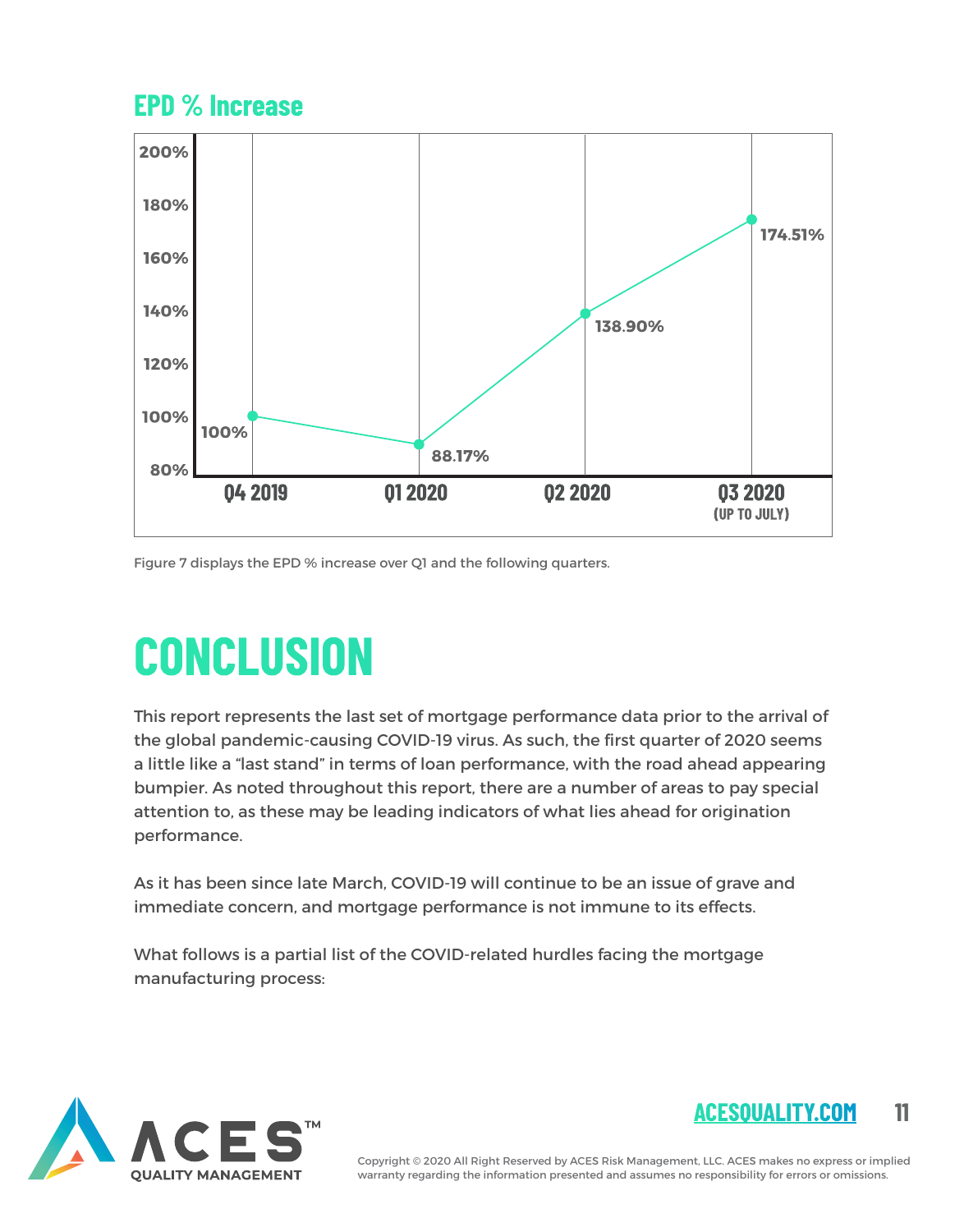• Job Loss: through July 2020 the U.S. averaged 1+ million new unemployment claims per week for 17 consecutive weeks. This is tragic for far too many families and has also led to changing requirements for lenders. To avoid employment and income defects leading to repurchase/ineligibility, many lenders have moved to performing multiple verifications throughout the underwriting process, up to and including a last-minute verification of employment on the day of closing. With most companies continuing to operate remotely, this only enhances the difficulty of making contact with HR/Finance people to perform these verifications.

• Rapidly Changing Regulations: The federal government, along with the individual states as well as the agencies, have made numerous changes to guidelines and compliance requirements since the beginning of the pandemic. Between March through August 2020, the ACES Quality Management Compliance Team added around 1429 different questions to its ACES Managed Questionnaires, 802 of which were COVID-19 related. However, the sheer enormity of the changes is not the only issue. In a typical environment, compliance changes are deliberate, with notice period, sometimes public comment periods and then lead time to implement. What we have seen since March are change announcements and state executive orders that take immediate effect, the rapid implementation of which poses additional problems for lenders.

• Deferments: the operational burden of the deferment provisions of the CARES Act would seem to fall on servicers more so than lenders. However, because the agencies will not purchase some loans that are subject to forbearance, lenders still face much uncertainty. This includes originating a refinance loan where the existing loan is subject to a forbearance agreement. Most lenders require that the existing loan not have a forbearance agreement in place before proceeding with a refinance.

• Early Payment Defaults: as mentioned above, EPDs create cost and repurchase risk to lenders. The volume of EPDs is likely to continue to climb for at least two more quarters and potentially longer, depending on further government aid or further improvement in the employment statistics.

Exploding volumes and manufacturing complexity will test lenders' operational abilities in the coming quarters. It is likely that the critical defect rate will climb, and it would not be surprising to see the Compliance and Loan Package Documentation categories to be the primary drivers of any increase. In the meantime, lenders should enjoy the plentiful volume, originate good loans and stay safe!